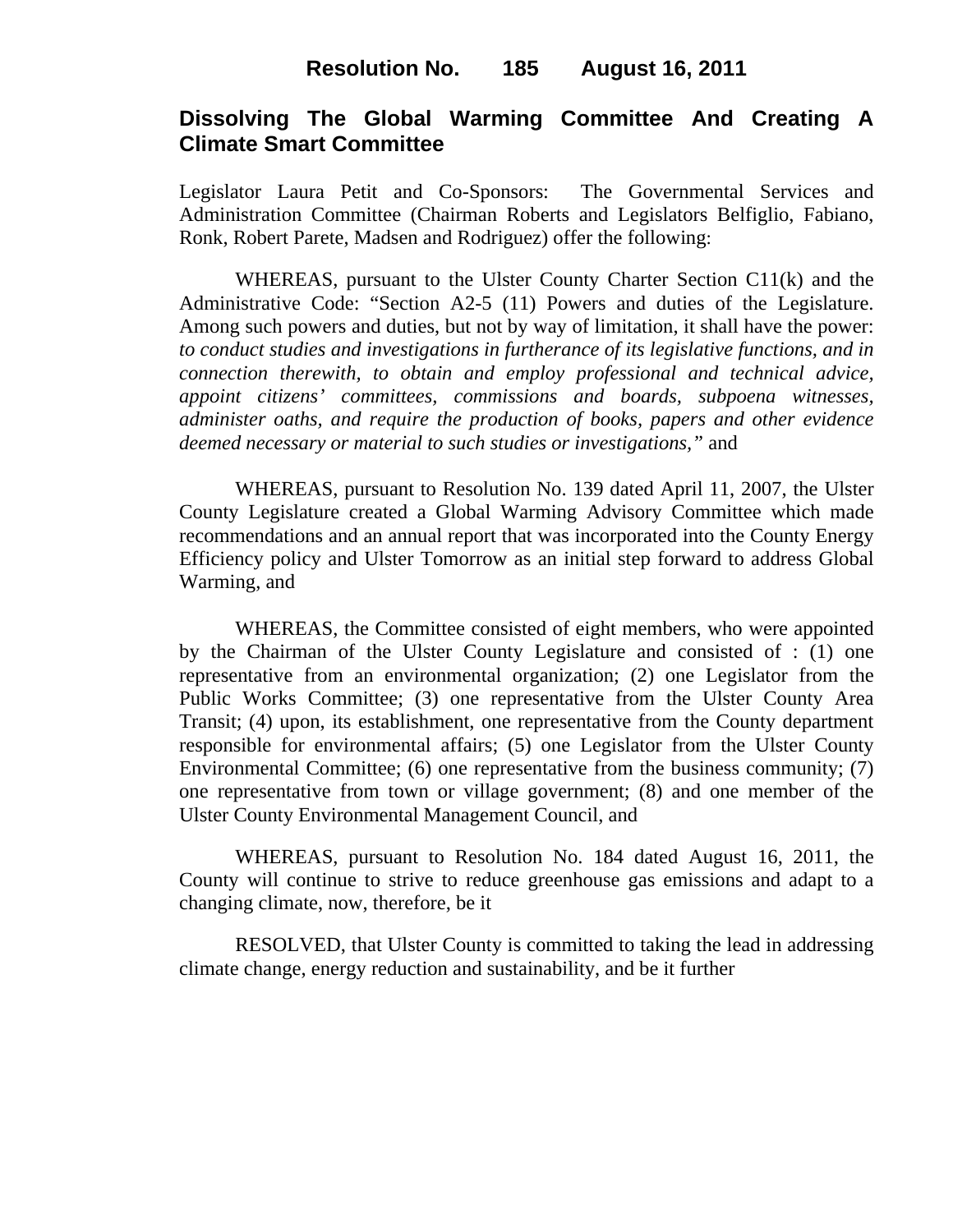# **Resolution No. 185 August 16, 2011**

## **Dissolving The Global Warming Committee And Creating A Climate Smart Committee**

 RESOLVED, that the original Global Warming committee shall be dissolved and re-established as the Climate Smart Committee for the purpose of taking a comprehensive approach to implement future policies and programs at the County government level to reduce greenhouse gas emissions, increase energy efficiencies, promote local job growth, increase economic activity and resiliency, improve quality of life, and promote social justice, and be it further

RESOLVED, that the membership of the Climate Smart Committee shall be comprised of five members, who shall be appointed by the Chairman of the Legislature (1) one representative from an environmental organization; (2) one Legislator from the Governmental Operations and Environmental Services; (3) one Legislator from the Public Works and Capital Projects; (4) one representative from the business community; and (5) one representative from town or village government, and be it further

RESOLVED, after consultation with and approval of the County Executive, the Climate Smart Committee will seek input from the Department of the Environment, the Department of Public Transportation (UCAT) and the Environmental Management Council, and be it further

RESOLVED, that the County Executive may appoint staff from the Executive branch of government to assist the Climate Smart Committee in its work,

and move its adoption.

#### ADOPTED BY THE FOLLOWING VOTE:

AYES: 30 NOES: 0 (Absent: Legislators Felicello, Frey and Richard Parete)

FINANCIAL IMPACT: NONE

0809